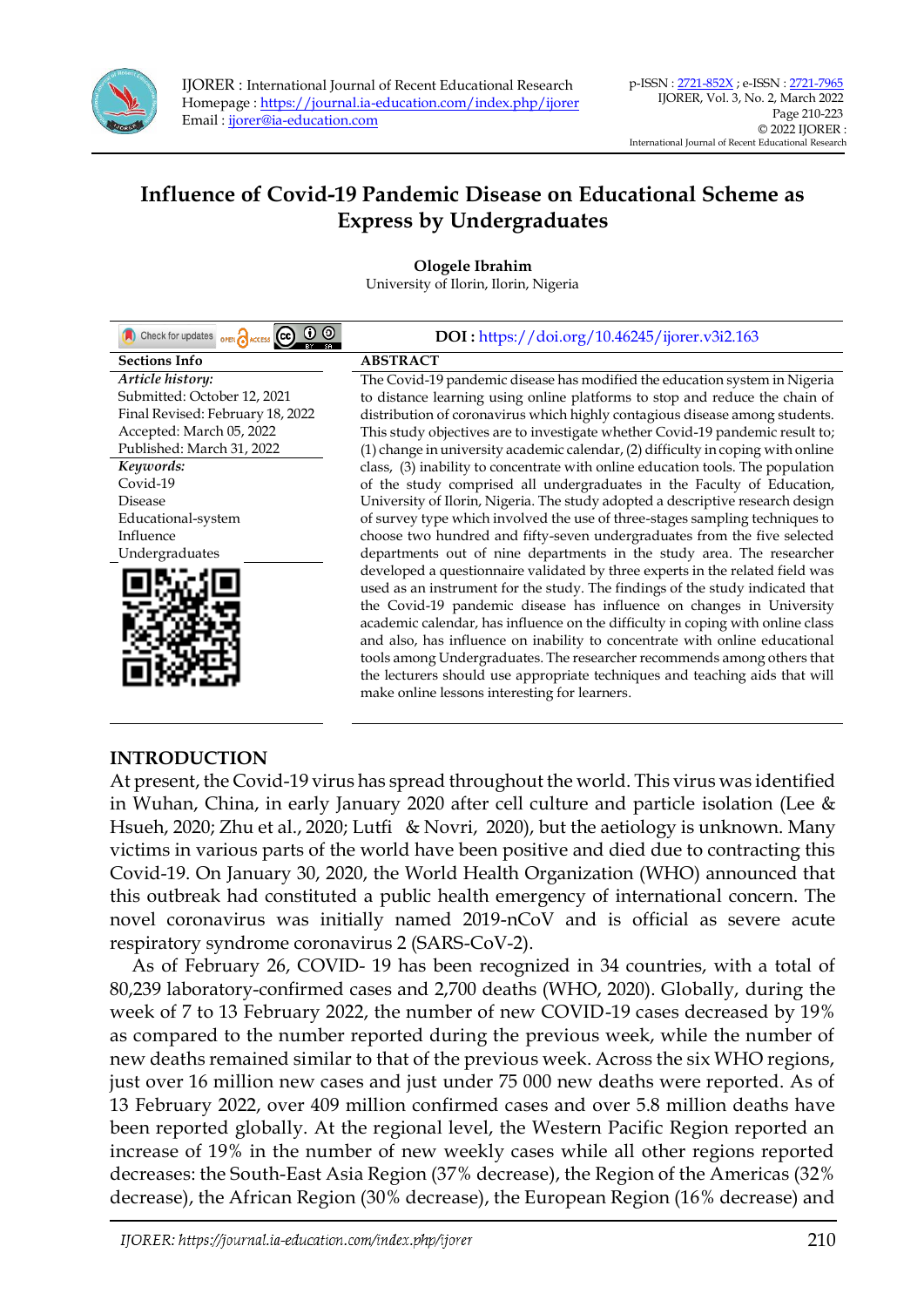the Eastern Mediterranean Region (12% decrease). The number of new weekly deaths increased in the Eastern Mediterranean Region (38%), the Western Pacific Region (27%), the African Region (14%) and the Region of the Americas (5%), while it remained similar to that of the previous week in the European Region and decreased in the South-East Asia Region (9%) ( Reliefweb, 2022).

The Director-General of the World Health Organization (WHO) declared the outbreak of the coronavirus disease 2019 (COVID-19) on 30th January 2020 a Public Health Emergency of International Concern (PHEIC). On 27th February 2020, the Federal Ministry of Health announced the confirmation of the first case of Coronavirus disease in Lagos State, Nigeria. In the same communication, the Honourable Minister of Health announced that the Multi-sectoral Coronavirus Preparedness Group led by the Nigeria Center for Disease Control (NCDC) has immediately activated its National Emergency Operations Center. Since then, in less than 2 months, Nigeria has reached more than 50 cases across the country. NCDC keeps and updates figures daily. On March 19th, 2020 a circular from the Federal Ministry of Education has approved the closure of all schools for one (1) month commencing from Monday 23rd March 2020 to prevent the spread of the Coronavirus (COVID19). Each State in North-East Nigeria has contextualised this circular. In Borno State, on 20th March 2020, the Governor appointed the Deputy Governor to head Borno's response team and asked the team to tighten IDP camps and directed that schools close in one week. Not only will the closure of schools affect close to 46 million students throughout the country, but 4.2 million students in the BAY States, the most vulnerable groups of children targeted by the education partners through the mechanisms of the HRP are also likely to be impacted by the most. About 400,000 IDP children attending some form of learning in the camps and host communities will be affected by the stoppage of learning activities. Planned activities for the first and second quarters of 2020 will not be completed as planned (United Nation International Children Emergency Fund and Save the Children, 2020).

The novel coronavirus (SARS-CoV-2) is a new strain of the virus that has not been previously identified in humans. SARS-CoV-2 is the virus that causes the coronavirus disease (COVID-19). This is an updated advisory on COVID-19 which will be updated frequently to reflect new information and research emerging on the disease and its impact on populations. The Nigeria Centre for Disease Control (NCDC) through the National Emergency Operations Centre (EOC) has continued to lead the national public health response in Nigeria with oversight of the Presidential Task Force on COVID-19 (PTF-COVID-19). The NCDC is also working closely with all states of the Federation to support their response activities to the pandemic. Several measures have been instituted by the Federal Government of Nigeria through the PTF-COVID-19 together with the Federal Ministry of Health to curtail the spread of the disease and protect the health of Nigerians. This includes an initial lockdown of non-essential activities; closure of schools; a ban on international flights etc. Nigeria is one of many countries that have commenced the gradual easing of lockdown measures initially instituted at the beginning of the COVID-19 pandemic. This is to ensure a balance between preserving lives and livelihoods while addressing the socio-economic disruptions caused by the outbreak (Nigeria Centre for Disease Control, 2021). The Nigeria Centre for Disease Control (NCDC) says 29 people tested positive for coronavirus on Saturday. The figure is the country's lowest single-day count since November 19, 2021, when **23 [cases](https://www.thecable.ng/daily-covid-tracker-infections-ebb-as-nigeria-logs-23-cases-in-six-states/amp) w**ere [reported.](https://www.thecable.ng/daily-covid-tracker-infections-ebb-as-nigeria-logs-23-cases-in-six-states/amp) In its latest update, NCDC said the positive cases of coronavirus came from three states.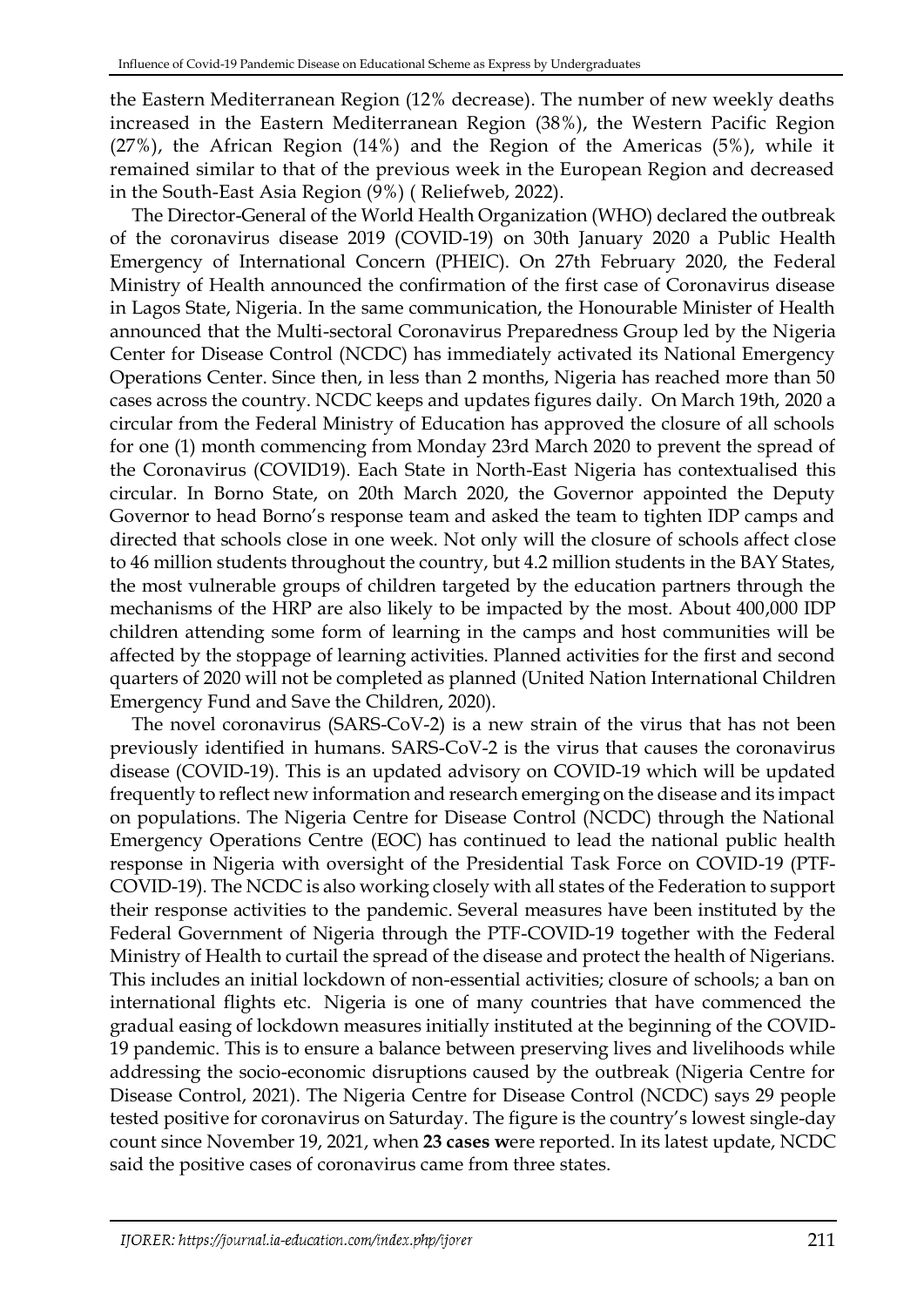A breakdown of new cases showed that Lagos state — Nigeria's pandemic epicentre — recorded the highest number of new infections with 27 new positive samples, followed by Kano and Rivers with one each. According to the agency, 40 persons recovered from the infection — while 225,946 people have now been discharged. No death figure was recorded from COVID-19 complications, leaving the death toll at 3,124. Since the index case in February 2020, a total of 251,959 coronavirus infections have been confirmed across Nigeria — out of which 22,889 are active cases. On Saturday, the Lagos government said the [consistent decrease in COVID-19 cases](https://www.thecable.ng/abayomi-decrease-in-covid-19-cases-marks-end-of-fourth-wave-in-lagos) indicates the end of the pandemic's fourth wave in the state. Giving a situation update via [Twitter,](https://twitter.com/ProfAkinAbayomi/status/1484852209502281734?s=20) Akin Abayomi, the state commissioner for health, said there is a reduction in positivity rates — from 29.3 percent recorded on December 21, 2021, to 1.9 percent as of January 20, 2022 (NCDC, 2022). The sudden outbreak of coronavirus disease 2019 (COVID-19) which originated from the city of Wuhan, China, has become a major public health challenge for not only China but also countries all over the world. The pandemic has led to the total lockdown of most of the human activities in various parts of the world (Adelakun, 2020). (The World Health Organization 2020) announced that the outbreaks of the novel coronavirus have constituted a public health emergency of international concern. As of February 26, 2020, COVID-19 has been recognized in 34 countries, with a total of 80,239 laboratory-confirmed cases and 2,700 deaths, there was a sudden shoot up of confirmed cases of 4.9 million in at least 188 countries with 323,300 deaths and nearly 1.7 million recoveries as at 20th of May 2020.

Since 31 December 2019 and as of week 2022-06, 411,553,140 cases of COVID-19 (in accordance with the applied case definitions and testing strategies in the affected countries) have been reported, including 5,829,356 deaths. Cases have been reported from: Africa: 11,088,682 cases; the five countries reporting most cases are South Africa (3,640,162), Morocco (1,155,165), Tunisia (967,052), Libya (473,114) and Ethiopia (467,498). Asia: 93,186,246 cases; the five countries reporting most cases are India (42,665,534), Iran (6,806,265), Indonesia (4,844,279), Japan (3,901,544) and Philippines (3,637,280). America: 143,934,487 cases; the five countries reporting most cases are United States (77,739,880), Brazil (27,538,503), Argentina (8,747,500), Colombia (6,023,257) and Mexico (5,300,537). Europe: 160,539,407 cases; the five countries reporting most cases are France (21,671,447), United Kingdom (18,348,029), Russia (14,133,509), Turkey (12,833,643) and Germany (12,476,502). Oceania: 2,803,613 cases; the five countries reporting most cases are Australia (2,527,112), Fiji (63,476), French Polynesia (56,658), Guam (39,985) and Papua New Guinea (38,481). Other: 705 cases have been reported from an international conveyance in Japan. Deaths have been reported from: Africa: 243,977 deaths; the five countries reporting most deaths are South Africa (96,993), Tunisia (27,119), Egypt (23,349), Morocco (15,781) and Ethiopia (7,424). Asia: 1,207,871 deaths; the five countries reporting most deaths are India (509,011), Indonesia (145,321), Iran (133,718), Philippines (54,930) and Vietnam (38,946). America: 2,581,495 deaths; the five countries reporting most deaths are United States (919,696), Brazil (638,835), Mexico (312,965), Peru (208,466) and Colombia (137,301). Europe: 1,788,613 deaths; the five countries reporting most deaths are Russia (340,248), United Kingdom (159,605), Italy (151,015), France (138,952) and Germany (120,210). Oceania: 7,394 deaths; the five countries reporting most deaths are Australia (4,593), Fiji (819), French Polynesia (637), Papua New Guinea (610) and Guam (306). Other: 6 deaths have been reported from an international conveyance in Japan (European Centre for Disease Prevention and Control, 2022).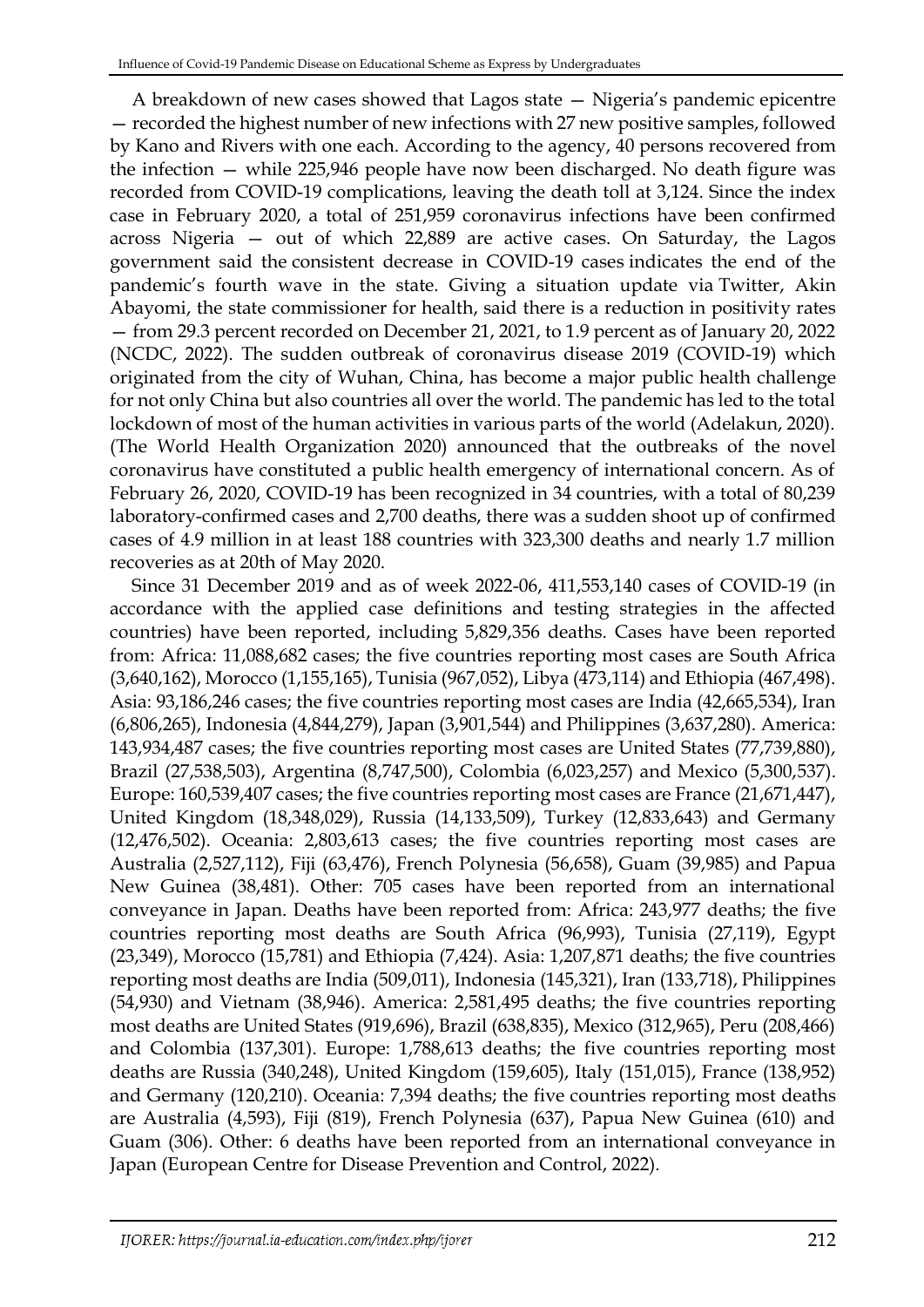Infection control measures are necessary to prevent the virus from further spreading and to help control the epidemic situation. One of the control measures is the total lockdown of schools at various levels in the whole world, on March 19, 2020, the Nigerian government through the federal ministry of education ordered the closure of all schools at various levels. There is no doubt that the interference of the coronavirus pandemic has caused so many challenges to the Nigerian education system (Adelakun, 2020).

The federal government says the January 18, 2021 resumption date for schools stands. According to Ben Goong, director, press and public relations of the federal ministry of education, the decision not to alter the date was taken after wide consultation. Adamu Adamu, minister of education, had earlier said the date might be reviewed as a result of the spike in COVID-19 cases. But in a statement yesterday, Goong said schools have been directed to reopen on Monday under strict compliance with COVID-19 protocols to avoid spread of the virus. "Sequel to the hint given during the press briefing of January 12, 2021 for the review of the proposed resumption date of 18th January 2021, the Federal Ministry of Education has undertaken a comprehensive appraisal of the situation," the statement read. "After extensive consultations with relevant stakeholders, including State Governors, Commissioners of Education, Proprietors and heads of institutions, staff unions and students, the consensus of opinion is that the resumption date of 18th January should remain, while parents and respective institutions must ensure full compliance with COVID-19 protocols ."These measures which are to ensure safe reopening of schools for academic activities will be subject to constant review as we urge teachers, school administrators and other stakeholders to ensure strict compliance." (Vanguard, 2021).

The Federal Government, on Thursday, puts limitations to class sizes, hostel occupancy and asked the schools to ensure the compulsory wearing of face masks by all students, teachers and workers, as well ensure temperature checks and put hand washing facilities in strategic locations in all schools, as resumption date stands. The government has also asked the school authorities to ensure a constant supply of water and sanitizers, and make available functional health clinics with facilities for isolation and transportation of suspected cases to medical facilities (Bankole, 2021). Toritseju (2020) opined that according to a 2019 [Executive Summary on Poverty and Inequality](http://nigerianstat.gov.ng/elibrary) by the National Bureau of Statistics, 40.1% of the population in Nigeria, Africa's most populous country and the largest producer of oil in Africa, is classified as poor. That is, on average, four out of 10 Nigerians has per capita expenditure below \$400. A [UNICEF report](https://www.unicef.org/nigeria/education) states that 10.5 million of the country's children aged 5-14 years are not in school. Only 61% of 6 to 11 year-olds regularly attend primary school. Some states in the northeast and northwest of the country have more than half of the girls not enrolled in schools as marginalisation ensures that girls are deprived of basic education. A struggle was going on before COVID-19 to ensure young children stay in school and have access to proper education, as [Nigeria contributes approximately 20%](https://www.globalpartnership.org/where-we-work/nigeria) of the total global out-of-school population.

The COVID-19 pandemic is revolutionizing digital and online education globally but kids in rural and underserved communities in Lagos State, Nigeria, are being left behind as they are not equipped to adapt or transition to the new methods of learning. On 19 March 2020, the Federal Ministry of Education approved school closures as a response to the pandemic. States in the federation contextualized this, with the Lagos State Ministry of Education releasing a schedule of radio and TV lessons for students in public schools. However, for families that earn below \$1 per day and faced harsh economic realities due to the four-week lockdown in the state, the purchase of radios or TV might be a trade-off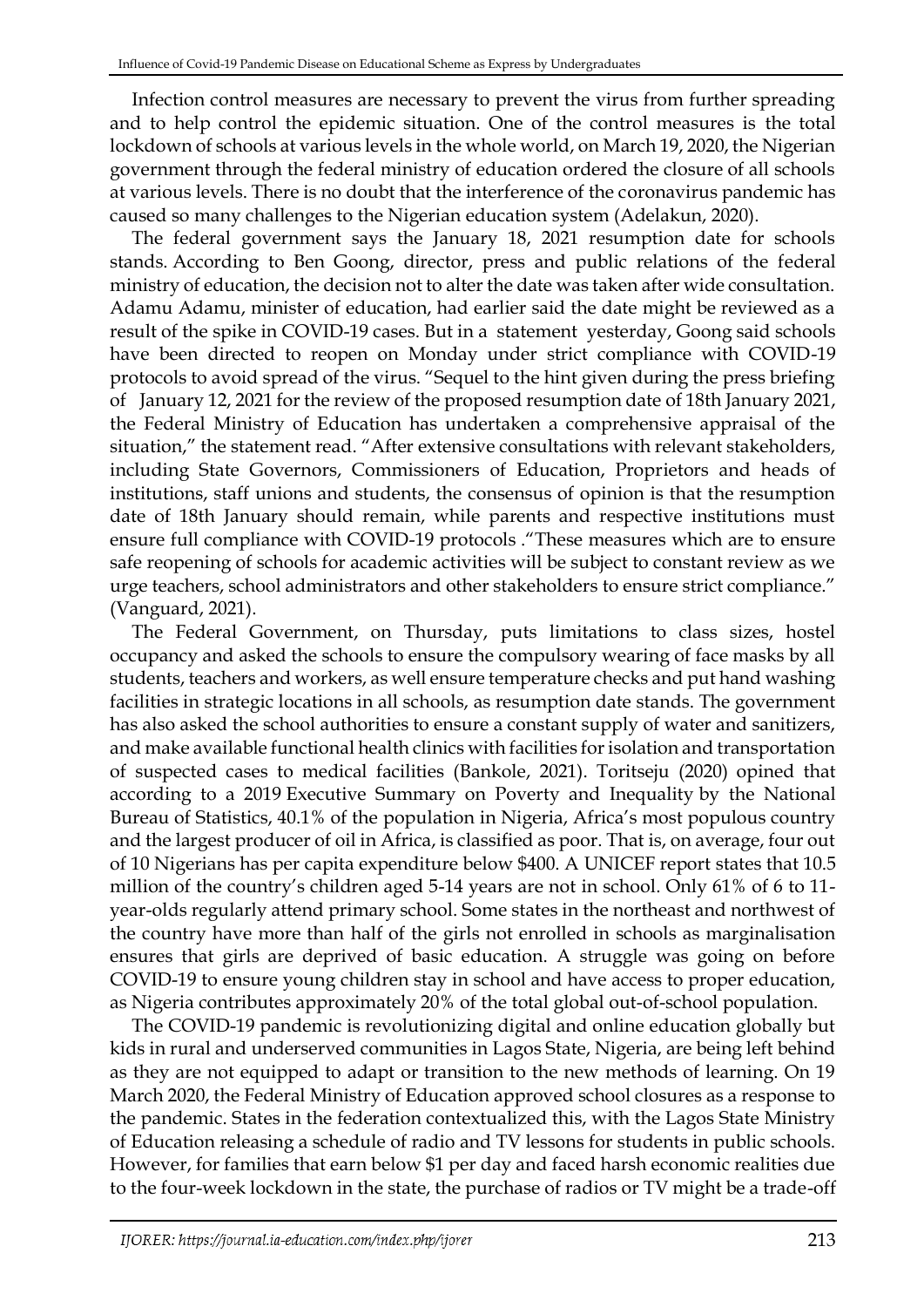that they cannot afford. A suggestion to this problem was [the provision of portable solar](https://nairametrics.com/2020/04/18/covid-19-is-exacerbating-the-problem-of-educational-inequity-in-nigeria/)  [radios](https://nairametrics.com/2020/04/18/covid-19-is-exacerbating-the-problem-of-educational-inequity-in-nigeria/) to help bridge the digital divide. The pandemic has unmasked substantial inequities in the education sector. Private and non-governmental sectors are tirelessly working to salvage this situation. Projects such as [Digiterate](https://toplink.weforum.org/initiatives/explore/a0s0X00000OMUNeQAP) and [Teach for Nigeria](https://teachfornigeria.org/#https://teachfornigeria.org/) hope to ensure proper tools for education are available to all in Lagos. However, one major issue that may stem from this inequality is that these students who currently cannot keep up with their peers because of inaccessibility to digital tools may never catch up and will continue to feel the effect of this gap long after the pandemic is over. Inaccessibility to digital tools means many students cannot follow the curriculum online during the coronavirus crisis (Toritseju, 2020).

In the year 2020, we face a different way of life. The whole world underwent massive changes due to the emergence of the Covid19 virus which was discovered in Wuhan, China at the end of 2019 (Desy et al., 2021); (Onyema et al., 2020). The virus causes the failure of the human respiratory system and spreads so fast, it can even cause death. Until now, there is no definite information about where the virus came from. Every country chooses to do lockdown and social distancing to avoid the spread of the virus. This decision caused various sectors to be paralyzed, including the education sector (Wijaya et al., 2020). As of 29 June 2020, more than one billion students, or 61% of the global student population, were affected by school closures (UNESCO, 2020). Schools have been forced to stop face-to-face sessions in class and are gradually shifting to online learning.

Online learning is one form of learning method by using the internet, that can increase the role of students in the learning process (Saifuddin, 2018). Online learning brings many benefits such as convenience, flexibility, time-saving, teamwork, and the opportunity to collaborate with others without the limitations of space and time (Desy et al., 2021). Online learning also offers opportunities to maximize Internet resources, expand students' knowledge, and not be limited by place or time (Gilbert, 2015). In addition, students can have more control over their learning activities and make decisions on their homework with more flexibility (Rafique et al.,2021). Desy et al. (2021) pointed out that it is undeniable that online learning is the best solution for an unprecedented situation, such as the pandemic situation we are currently facing, The readiness of human resources including teachers, students, and parental support is the most important part in the implementation of online learning.

# **Statement of the Problem**

The outbreak of the coronavirus has shaken the educational sector of Nigeria off its strength. Looking at the trend of the pandemic, it could be something we are going to live with for a long period. There is no doubt that there is going to be a serious setback in the development of Nigeria education system if the coronavirus pandemic lockdown is not properly managed by the government and concern personnel. The outbreak of the coronavirus coupled with the lockdown of schools at various levels of education in Nigeria has served as a test for the education technology interventions for teachinglearning activities (Adelakun, 2020). Unfortunately, the Nigerian education system arrived at this point not fully prepared. It was observed that even the E-Learning chosen as the alternatives to be used in reaching out to the learners in the period of lockdown has not successfully worked because of the non-unemployment of an expert to manage the IT section of the Nigeria Education system, huge tariff charges from various network providers in Nigeria.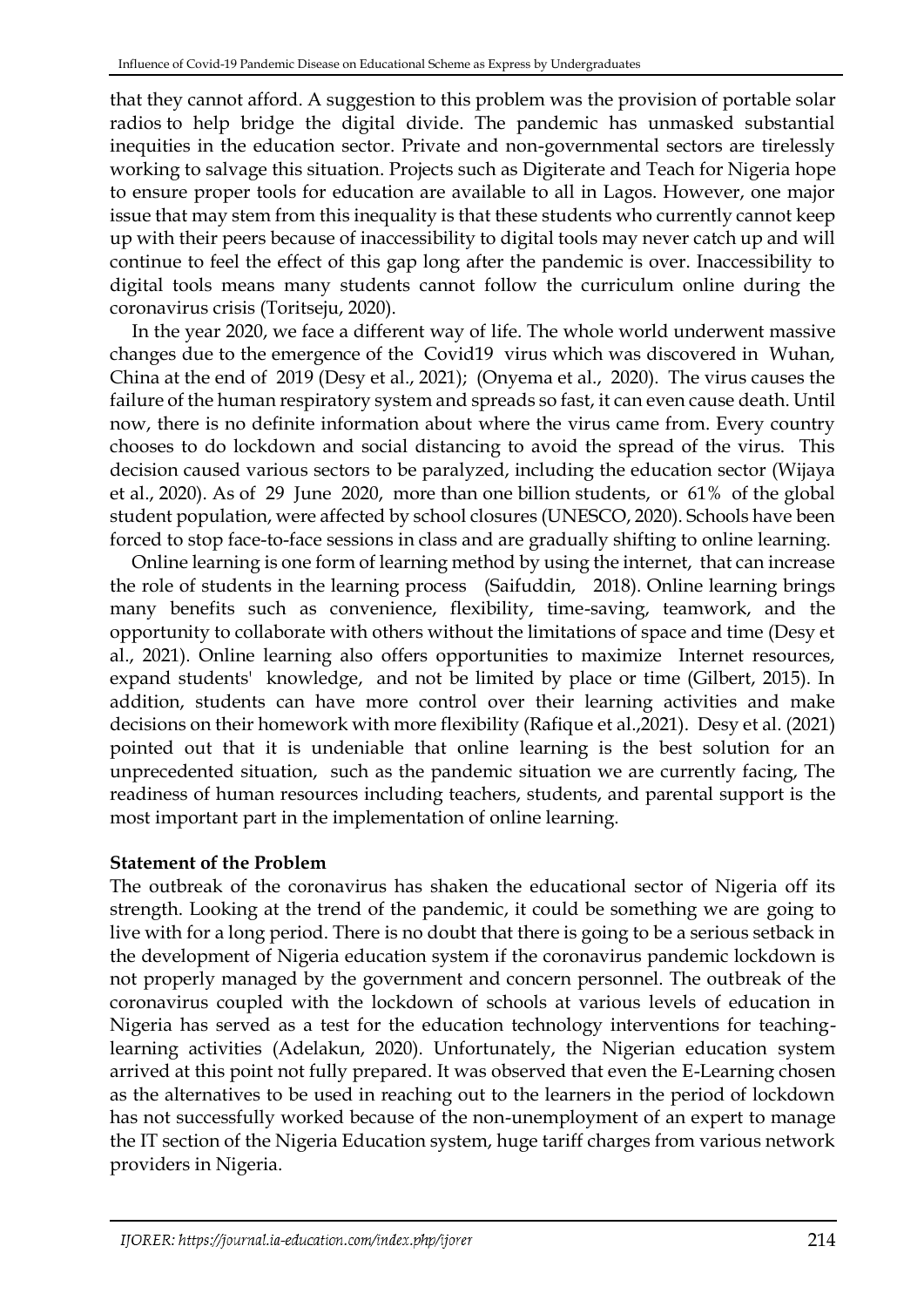# **Research Hypotheses**

The following research hypotheses were formulated for the study;

- HO1: There is no significant influence of COVID-19 Pandemic on change in University Academic calendar as expressed by Undergraduates
- HO2**:** There is no significant influence of COVID-19 Pandemic on Difficulty in Coping with online Class as expressed by Undergraduates
- HO3**:** There is no Significant influence of COVID-19 Pandemic on Inability to Concentrate with Online Education Tools as expressed by Undergraduates

## **RESEARCH METHOD**

The descriptive research design of the survey method was adopted for the study. The study population was made up of all the undergraduates of the Faculty of Education, University of Ilorin, Nigeria for the 2020/2021 academic session which were ten thousand eight hundred and forty-eight students. The target population comprised of all the four thousand two hundred and eighty-nine (4,289) students from the five (5) selected departments out of nine departments in the study area. The multi-stage sampling technique that is made up of simple, proportionate and accidental sampling techniques used for the study to choose 257 respondents from the students' population (detailed in Table 1).

| S/N          | Departments               | No of Students from the<br>selected Department | <b>Number of Respondents</b><br>selected based on $(6\%)$ |  |  |  |  |
|--------------|---------------------------|------------------------------------------------|-----------------------------------------------------------|--|--|--|--|
| 1.           | Counsellor Education      | 920                                            | 55                                                        |  |  |  |  |
| 2.           | <b>Adult and Primary</b>  | 1101                                           | 66                                                        |  |  |  |  |
|              | Education                 |                                                |                                                           |  |  |  |  |
| 3.           | Social Sciences Education | 775                                            | 47                                                        |  |  |  |  |
| 4.           | Health Promotion and      | 871                                            | 52                                                        |  |  |  |  |
|              | Env. Health Education     |                                                |                                                           |  |  |  |  |
| 5.           | Human Kinetics            | 622                                            | 37                                                        |  |  |  |  |
|              | Education                 |                                                |                                                           |  |  |  |  |
| <b>Total</b> |                           | 4289                                           | 257                                                       |  |  |  |  |

Source: Researchers' developed

**At stage one**, a simple random sampling technique was used to choose five (5) departments from the nine (9) departments in the study area using simple balloting technique; those selected departments were as follows: Department of Counsellor Education, Department of Adult and Primary Education, Department of Social Sciences Education, Department of Health Promotion and Environmental Health Education and Department of Human Kinetics Education. **At stage two,** the proportionate sampling technique was used to select six per cent (6%) of the population from the five (5) selected departments based on their populations. **At stage three**, the accidental sampling approach was used to choose the respondents who participated in the study based on the 6% population of the selected departments. The researchers administered the questionnaire to respondents at the venue used for each of the selected departmental lectures. The number of respondents who participated in the study from the selected department were as follows; Counsellor Education 55, Adult and Primary 66, Social Sciences 47, Health Promotion and Environmental Health Education 52 and Human kinetics Education 37. Two hundred and fifty-seven (257) respondents participated in the study. Pritha (2021) pointed out that a **population** is an entire group that you want to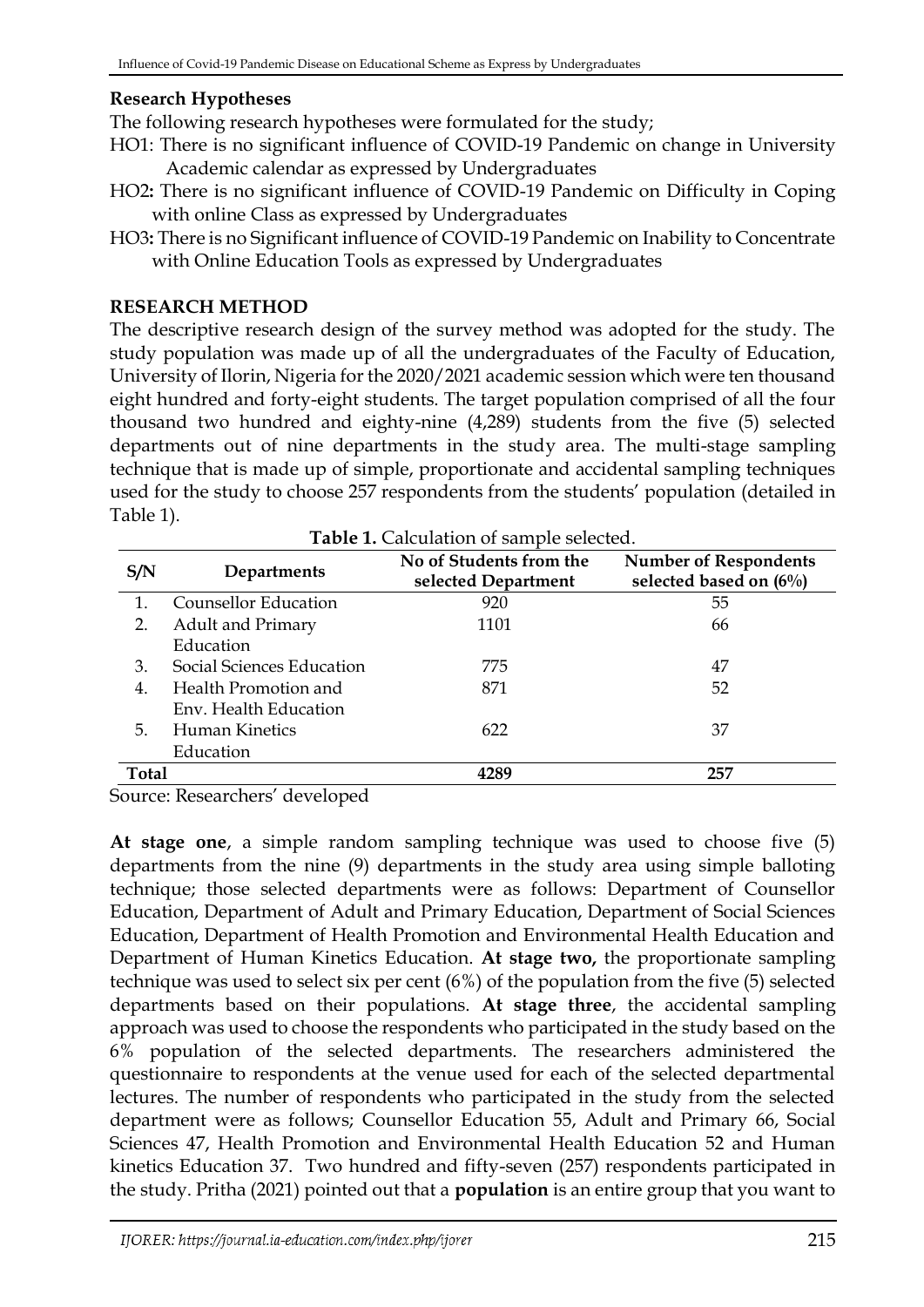conclude about. In research, a population doesn't always refer to people. It can mean a group containing elements of anything you want to study, such as objects, events, organizations, countries, species or organisms. A **sample** is a specific group that you will collect data from. The size of the sample is always less than the total size of the population.

# **Instrument and Procedure**

The Instrument used for the study was a researchers' developed questionnaire. Method of scoring the research instrument used for the study was carried out using the Likert rating scale method of strongly agree (4), agree (3), disagree (2) and strongly disagree (1). Both the face, construct and content validity of the instrument were ascertained by the three experts from the related fields. The consistent of the instrument was established using a test re-test method, 20 copies of the questionnaire administered on twenty (20) undergraduates from the Department of Art education who was not part of the study. Two weeks after, the instrument was re-administered. The results were compared using the Pearson Product Moment Correlation. A reliability coefficient of 0.83r was obtained which was considered high enough and this made the research instrument reliable. The researcher administered the instrument with the help of three trained research assistants. The frequency count and percentage were used to analyse demographic data while descriptive statistic of chi-square was used to analyze the results of data collected at 0.05 level of significance. The steps used for the research process can be seen in Figure 1.



**Figure 1**. The flow chart showed the research procedure.

The researchers developed a questionnaire that was used as an instrument for the study. The data received from the quantitative instrument used for the study subjected to analysis and results obtained from the procedure become information. Aashish (2021**)**  opined that a questionnaire is a research instrument consisting of a set of standardized questions to gather statistically useful information on some subject from one or more respondents. To make it simple, consider the questionnaire to be a written interview consisting of standardized questions which can be answered face-to-face, over the telephone, through the post, or even online. The main purpose of a questionnaire is to extract data from the respondents. It's a relatively inexpensive, quick, and efficient way of collecting large amounts of data even when the researcher isn't present to collect those responses first-hand. But an important factor to note is that a questionnaire isn't the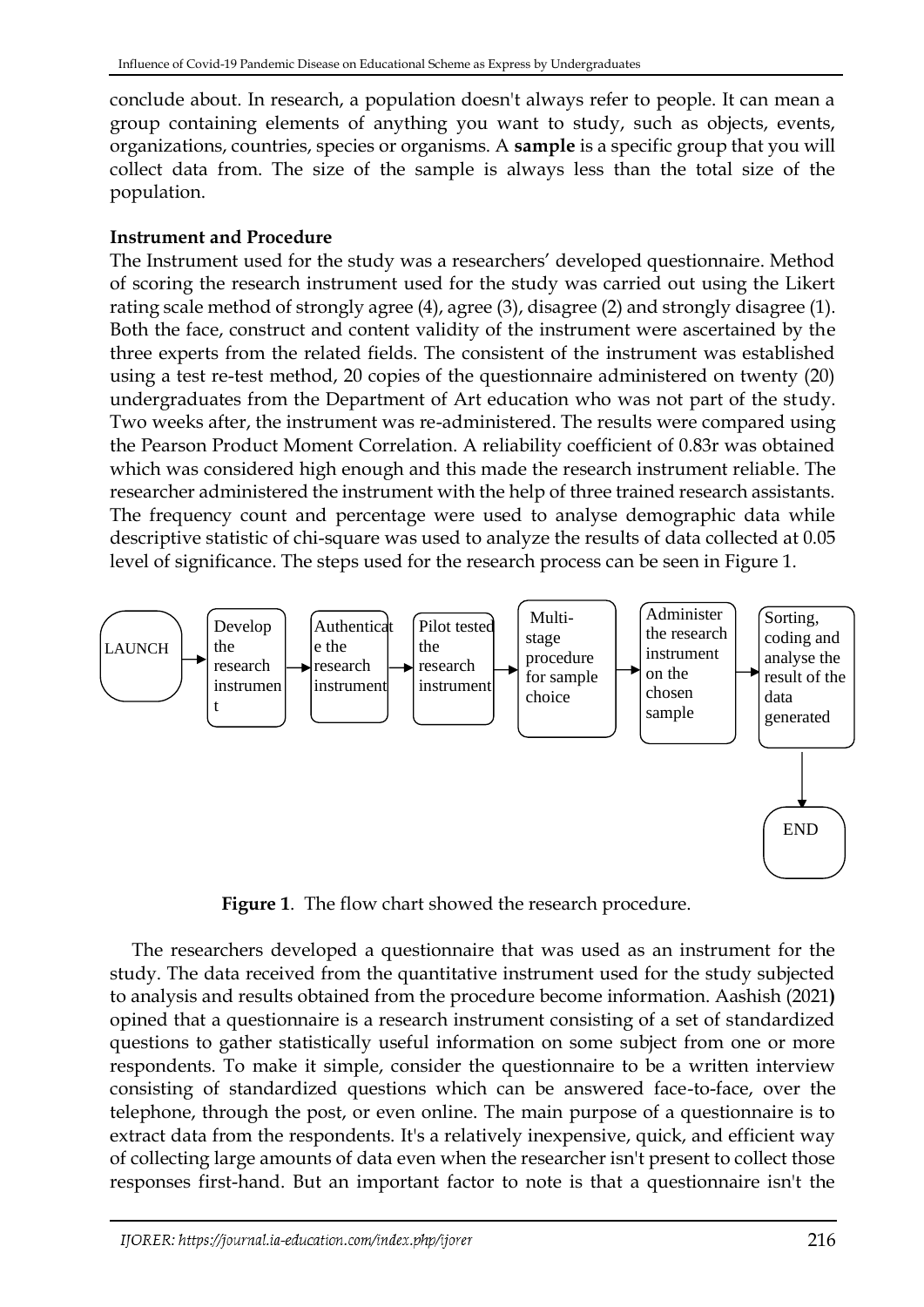process of analyzing the responses. The process is surveying. It's often considered an important tool used in the survey process.

### **RESULTS AND DISCUSSION**

The results realized from the three hypotheses formulated for the study were shown in the Table 2.

**Table 2.** Chi-square analysis showing the influence of COVID-19 pandemic on change in university academic calendar.

| S/N          | Items                                                                                                    | <b>SA</b>         | $\mathbf{A}$      | D                | <b>SD</b>                     | Row<br><b>Total</b> | Cal. X-<br><b>VALUE</b> | $P-$<br><b>VALUE</b> | Df | <b>REMARKS</b> |
|--------------|----------------------------------------------------------------------------------------------------------|-------------------|-------------------|------------------|-------------------------------|---------------------|-------------------------|----------------------|----|----------------|
| $\mathbf{1}$ | Covid-19<br>pandemic<br>lead to an<br>additional<br>year of<br>study                                     | 114<br>$(44.4\%)$ | 100<br>$(38.9\%)$ | 26<br>$(10.1\%)$ | 17<br>$(6.6\%)$               | 257                 |                         |                      |    |                |
| 2.           | Covid-19<br>pandemic<br>delayed the<br>beginning of<br>face to face<br>lectures                          | 106<br>$(41.2\%)$ | 88<br>$(34.2\%)$  | 47<br>$(18.3\%)$ | 16<br>$(6.2\%)$               | 257                 |                         |                      |    |                |
| 3.           | Registration<br>of new<br>session was<br>delayed in<br>my<br>department                                  | 69<br>$(26.8\%)$  | 140<br>$(54.5\%)$ | 48<br>(18.7%)    | $\boldsymbol{0}$<br>$(0.0\%)$ | 257                 | 224.56                  | 0.000                | 12 | Rejected       |
| 4.           | I felt<br>displeased<br>and<br>discontented<br>with the<br>reduction in<br>school<br>holiday<br>duration | 98<br>$(38.1\%)$  | 112<br>$(43.6\%)$ | 37<br>$(14.4\%)$ | 10<br>$(3.9\%)$               | 257                 |                         |                      |    |                |
| 5.           | An<br>additional<br>year of<br>study<br>messed up<br>my plan                                             | 98<br>$(38.1\%)$  | 105<br>$(40.9\%)$ | 39<br>$(15.2\%)$ | 15<br>$(5.8\%)$               | 257                 |                         |                      |    |                |
|              | Column<br><b>Total</b>                                                                                   | 485               | 545               | 197              | 58                            | 1285                |                         |                      |    |                |

@ 0.05 alpha level

The upshot of the chi-square test statistics in table 2 indicated that there is a significant impact of the covid-19 pandemic on change in university calendar as expressed by undergraduates, University of Ilorin, Ilorin, Nigeria. The reasons being that the p-value of 0.000 is less than 0.05 level of significance and the computed chi-square of 224.56 is greater than the critical table value of 21.03 at 12 degrees of freedom. Therefore, the null

**Ho1:** There is no significant influence of COVID-19 Pandemic on change in University Academic calendar as expressed by Undergraduates.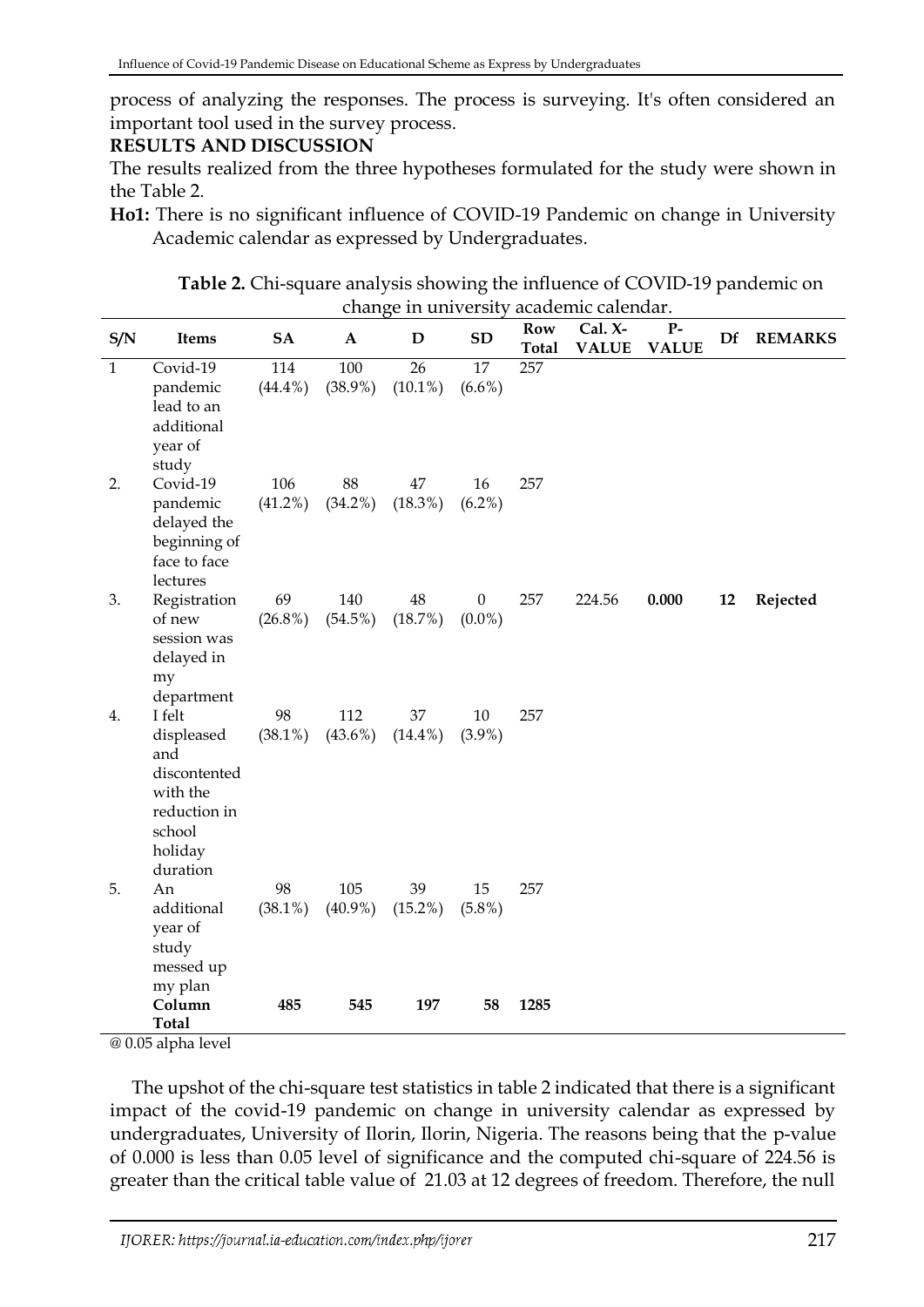hypothesis which states that there is no significant influence of COVID-19 Pandemic on change in university calendar as expressed by the undergraduates is rejected and the alternative hypothesis upheld that Covid-19 pandemic has a significant influence on change in university calendar as expressed by undergraduates.

**Ho2:** There is no significant influencet of COVID-19 Pandemic on the difficulty in coping with the online class as expressed by Undergraduates.

**Table 3.** Chi-square analysis showing the influence of covid-19 pandemic on difficulty in coping with online class.

| S/N | Items                                                                                                     | <b>SA</b>        | $\mathbf{A}$      | $\mathbf D$       | SD                            | $\operatorname*{Row}% \left( X\right) \subset\mathbb{R}^{2}\left( \mathbb{R}^{3}\right)$<br><b>Total</b> | Cal. X-<br><b>VALUE</b> | $P-$<br><b>VALUE</b> | Df | <b>REMARKS</b> |  |
|-----|-----------------------------------------------------------------------------------------------------------|------------------|-------------------|-------------------|-------------------------------|----------------------------------------------------------------------------------------------------------|-------------------------|----------------------|----|----------------|--|
| 6   | I could not<br>afford<br>enough<br>data to<br>study<br>online<br>during the<br>covid-19<br>pandemic       | 59<br>$(23.0\%)$ | 141<br>$(54.9\%)$ | 31<br>$(12.1\%)$  | 26<br>$(10.1\%)$              | 257                                                                                                      |                         |                      |    |                |  |
| 7.  | I found it<br>difficult to<br>set up the<br>application<br>for virtual<br>classes on<br>my phone          | 75<br>$(29.2\%)$ | 134<br>$(52.1\%)$ | 48<br>(18.7%)     | $\boldsymbol{0}$<br>$(0.0\%)$ | 257                                                                                                      |                         |                      |    |                |  |
| 8.  | I do not<br>have a<br>smartphone<br>to study<br>online<br>during the<br>pandemic                          | 17<br>$(6.6\%)$  | 158<br>$(61.5\%)$ | 72<br>$(28.0\%)$  | $10\,$<br>$(3.9\%)$           | 257                                                                                                      | 135.24                  | 0.000                | 12 | Rejected       |  |
| 9.  | Network<br>coverage<br>was not<br>balanced in<br>my area<br>during the<br>covid-19<br>pandemic            | 31<br>$(12.1\%)$ | 91<br>$(35.4\%)$  | 110<br>$(42.8\%)$ | 25<br>(9.7%)                  | 257                                                                                                      |                         |                      |    |                |  |
| 10. | My parents<br>distract me<br>from<br>attending<br>online<br>classes<br>during the<br>covid-19<br>pandemic | 15<br>$(5.8\%)$  | 110<br>$(42.8\%)$ | 122<br>(47.5%)    | $10\,$<br>$(3.9\%)$           | 257                                                                                                      |                         |                      |    |                |  |
|     | Column<br><b>Total</b>                                                                                    | 197              | 634               | 383               | 71                            | 1285                                                                                                     |                         |                      |    |                |  |
|     | $@005$ alpha $1$                                                                                          |                  |                   |                   |                               |                                                                                                          |                         |                      |    |                |  |

@ 0.05 alpha level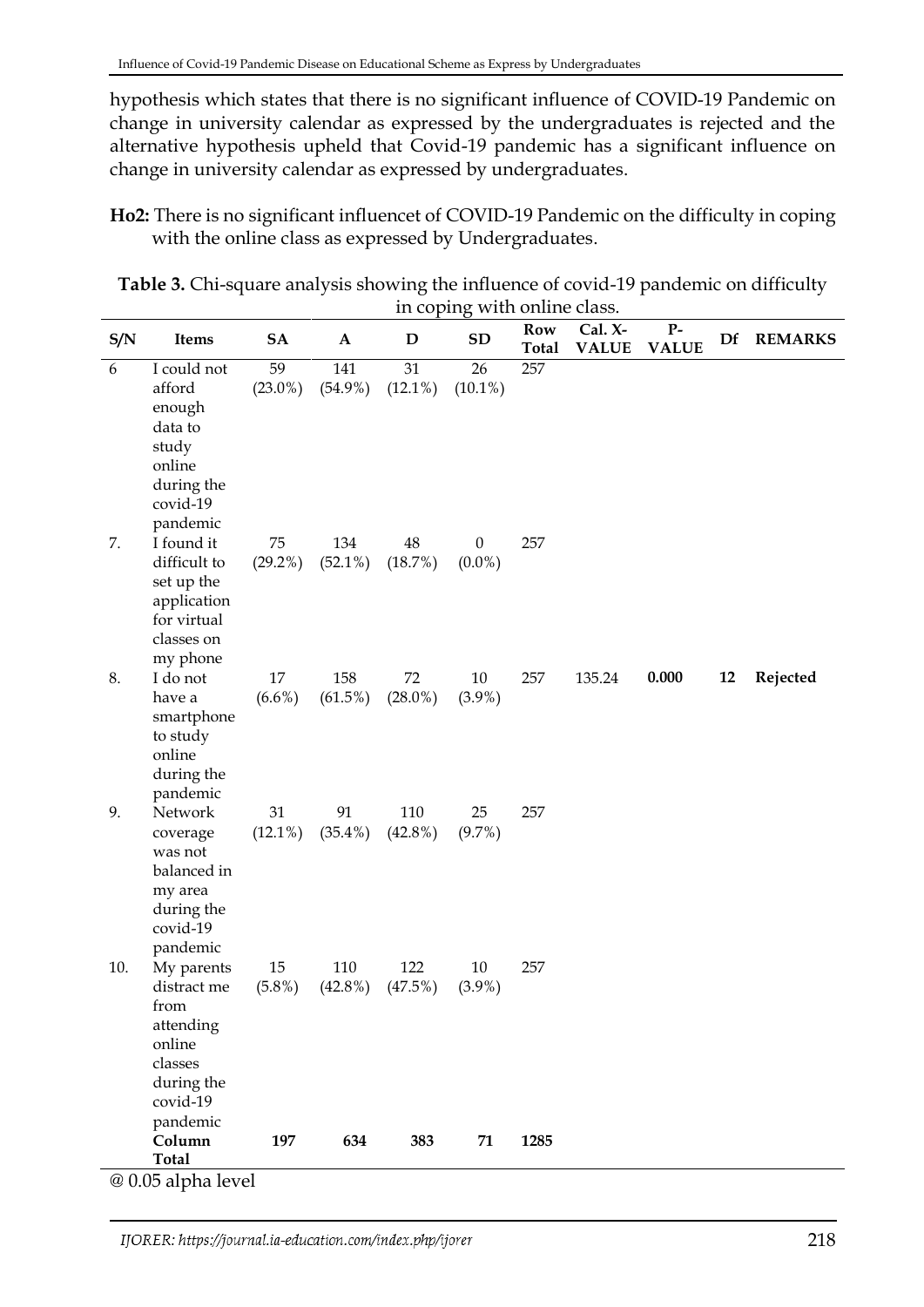The outcome of the chi-square test statistics in table 3 indicated that there is a significant influence of COVID-19 Pandemic on the difficulty in coping with the online class as expressed by Undergraduates. The reasons being that the p-value of 0.000 is less than 0.05 level of significance and the computed chi-square of 135.24 is greater than the critical table value of 21.03 at 12 degrees of freedom. Therefore, the null hypothesis which states that there is no significant influence of COVID-19 pandemic on the difficulty in coping with the online class as expressed by the Undergraduates is rejected and the alternative hypothesis upheld that the Covid-19 pandemic has influence on difficulty in coping with the online class as expressed by Undergraduates.

**Ho3:** There is no Significant Influence of COVID-19 pandemic on inability to concentrate with Online Education Tools as expressed by Undergraduates.

| S/N | Items                                                                                                                         | <b>SA</b> | $\mathbf{A}$ | D      | <b>SD</b> | <b>Row</b><br><b>Total</b> | Cal. X-<br><b>VALU</b><br>${\bf E}$ | $P-$<br><b>VAL</b><br>UE | D<br>$\mathbf f$ | <b>REM</b><br><b>ARK</b><br>${\bf S}$ |
|-----|-------------------------------------------------------------------------------------------------------------------------------|-----------|--------------|--------|-----------|----------------------------|-------------------------------------|--------------------------|------------------|---------------------------------------|
| 11  | I was distracted by                                                                                                           | 51        | 100          | 62     | 44        | 257                        |                                     |                          |                  |                                       |
|     | social media when                                                                                                             | (19.8%    | $(38.9\%)$   | (24.1% | (17.1%    |                            |                                     |                          |                  |                                       |
|     | received virtual<br>classes in my<br>environment<br>during the covid-<br>19 pandemic                                          |           |              |        |           |                            |                                     |                          |                  |                                       |
| 12. | I could not                                                                                                                   | 26        | 121          | 89     | 21        | 257                        |                                     |                          |                  |                                       |
|     | concentrate to full<br>capacity during<br>online classes due<br>to distractions<br>caused by friends<br>and family<br>members | (10.1%    | $(47.1\%)$   | (34.6% | $(8.2\%)$ |                            |                                     |                          |                  |                                       |
| 13. | I felt bored                                                                                                                  | 80        | 81           | 68     | 28        | 257                        | 110.27                              | 0.000                    | 12               | Reje                                  |
|     | studying online                                                                                                               | (31.1%    | (31.5%)      | (26.5% | (10.9%    |                            |                                     |                          |                  | cted                                  |
|     | because I had been<br>used to being<br>among colleagues<br>when receiving<br>lectures                                         |           |              |        |           |                            |                                     |                          |                  |                                       |
| 14. | I prefer physical                                                                                                             | 58        | 112          | 48     | 39        | 257                        |                                     |                          |                  |                                       |
|     | classes for lectures                                                                                                          | (22.6%    | $(43.6\%)$   | (18.7% | (15.2%    |                            |                                     |                          |                  |                                       |
|     | because they make<br>group<br>presentations<br>interesting for me                                                             |           |              |        |           |                            |                                     |                          |                  |                                       |
| 15. | than virtual classes<br>I found it difficult                                                                                  | 97        | 112          | 31     | 17        | 257                        |                                     |                          |                  |                                       |
|     | to contribute to                                                                                                              | (37.7%    | $(43.6\%)$   | (12.1% | $(6.6\%)$ |                            |                                     |                          |                  |                                       |
|     | virtual classes                                                                                                               |           |              |        |           |                            |                                     |                          |                  |                                       |
|     | <b>Column Total</b>                                                                                                           | 312       | 526          | 298    | 149       | 1285                       |                                     |                          |                  |                                       |

**Table 4.** Chi-square analysis showing the influence of covid-19 pandemic on inability to concentrate with online education tools.

@ 0.05 alpha level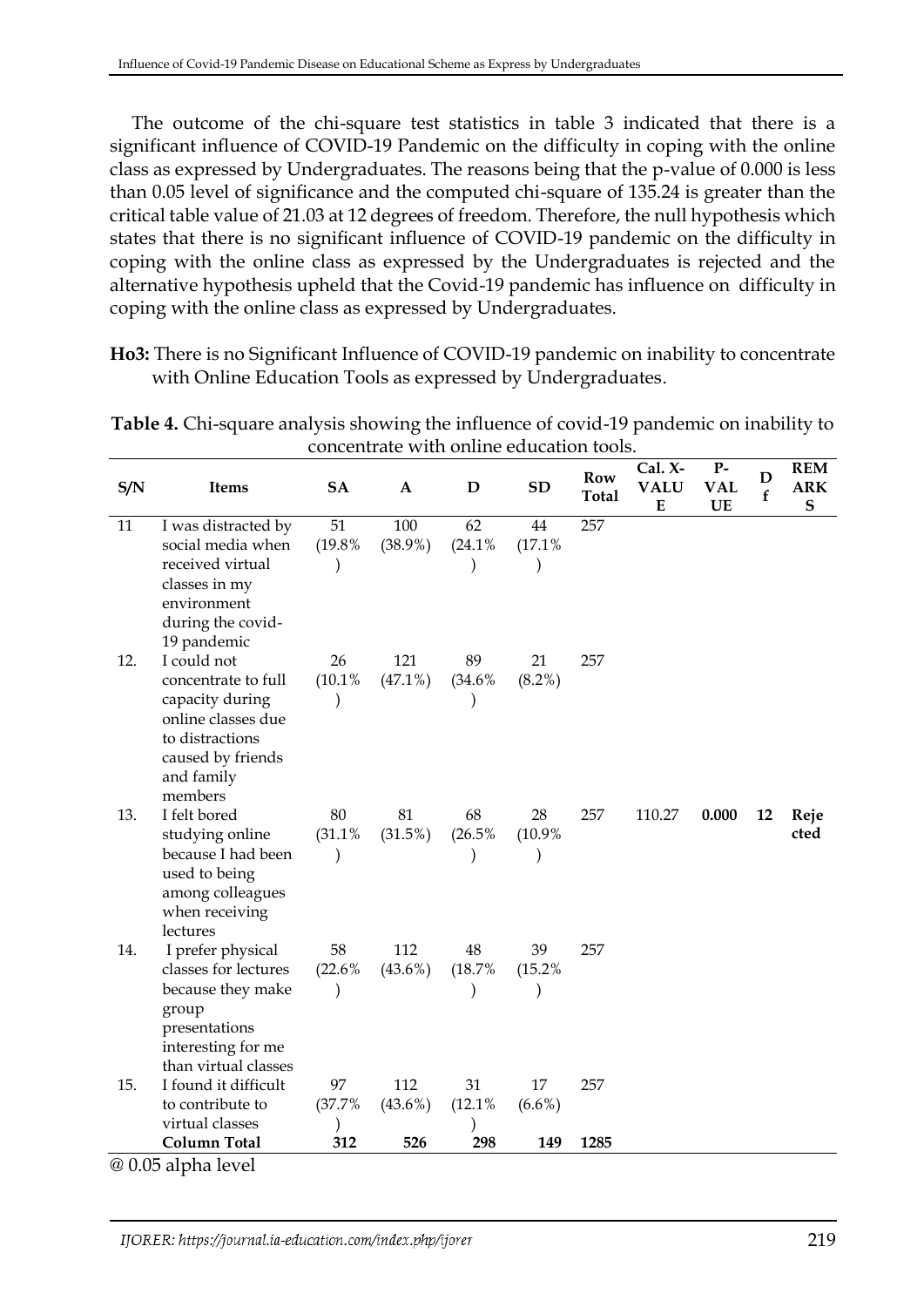The result of the chi-square test statistics in Table 4 revealed that there is a significant influence of COVID-19 Pandemic on inability to concentrate with online education tools as expressed by Undergraduates. The reasons being that the p-value of 0.000 is less than 0.05 level of significance and the computed chi-square of 110.27 is greater than the critical table value of 21.03 at 12 degrees of freedom. Therefore, the null hypothesis which states that there is no significant influence of COVID-19 pandemic on inability to concentrate with online education tools as expressed by Undergraduates is rejected and the alternative hypothesis upheld that Covid-19 pandemic has influence on inability to concentrate with online education tools as expressed by Undergraduates.

# **Discussion of Findings**

The result of the first hypothesis tested showed that the Covid-19 pandemic has a significant influence on change in university academic calendar as expressed by undergraduates. The result of the finding was carved around the fact that the Covid-19 pandemic delayed the registration of the new academic session and thereby it lead to an extension in the study period which eventually resulted in a prolonged period of ended the academic programme in a semester. The result of the finding is in line with the argument of (Toritseju 2020) who pointed out that the sudden interruption of the education system in Nigeria as a result of the pandemic has led the government, parents, individuals, ministries of education at various levels and other concerned personnel to have shifted in the plans and strategies to finance the education of their children and the education system at large. Schools calendars have been disrupted. There is no doubt the school calendar is going to be extended, and while this is on, there is going to be extra payments at various levels of the educational system. There is no doubt that students in terminal classes in lower and higher levels of the education system of Nigeria has been held on a spot; they were unable to graduate or even move to the next level in their academic pursuit this has led to the set a great back of the smooth running of the educational sector of Nigeria and the world at large. During the lockdown some parents were forced to procure laptops, android phones, television cables and other means of ICT, this is to ensure their wards move with the innovation of the online classes at various levels designed for teachers to reach out to their students. The sad truth about this development is if it persists, it may have serious impacts on the commitment of governments towards the education system in the face of competing demands from the healthcare, business and other sectors serving vulnerable segments of the society at large.

The result of the second hypothesis tested for the study indicated that the Covid-19 pandemic has a significant influence on the difficulty in coping with the online class as expressed by Undergraduates. The result of the finding could be attributed to the fact that the inability to get enough data bundle couple with the network issues confronted by students make it difficult for them to cope with online classes during the Covid-19 pandemic period. The finding of the study agrees with Chung et al. (2020), who argued that with online learning, students cannot interact directly, or the level of social involvement that a student's experiences while in class do not occur. These challenges can cause students to feel that something is missing, and result in decreased student engagement and interaction with the resulting substandard learning experience. Also, the outcome of the finding is in line with the result of the research carried out by Amalia et al. (2020) that one of the obstacles that arise in online learning is the lack of student motivation. More so, Cahyani et al. (2020) revealed that the learning motivation of students who took part in online learning during the Covid-19 pandemic situation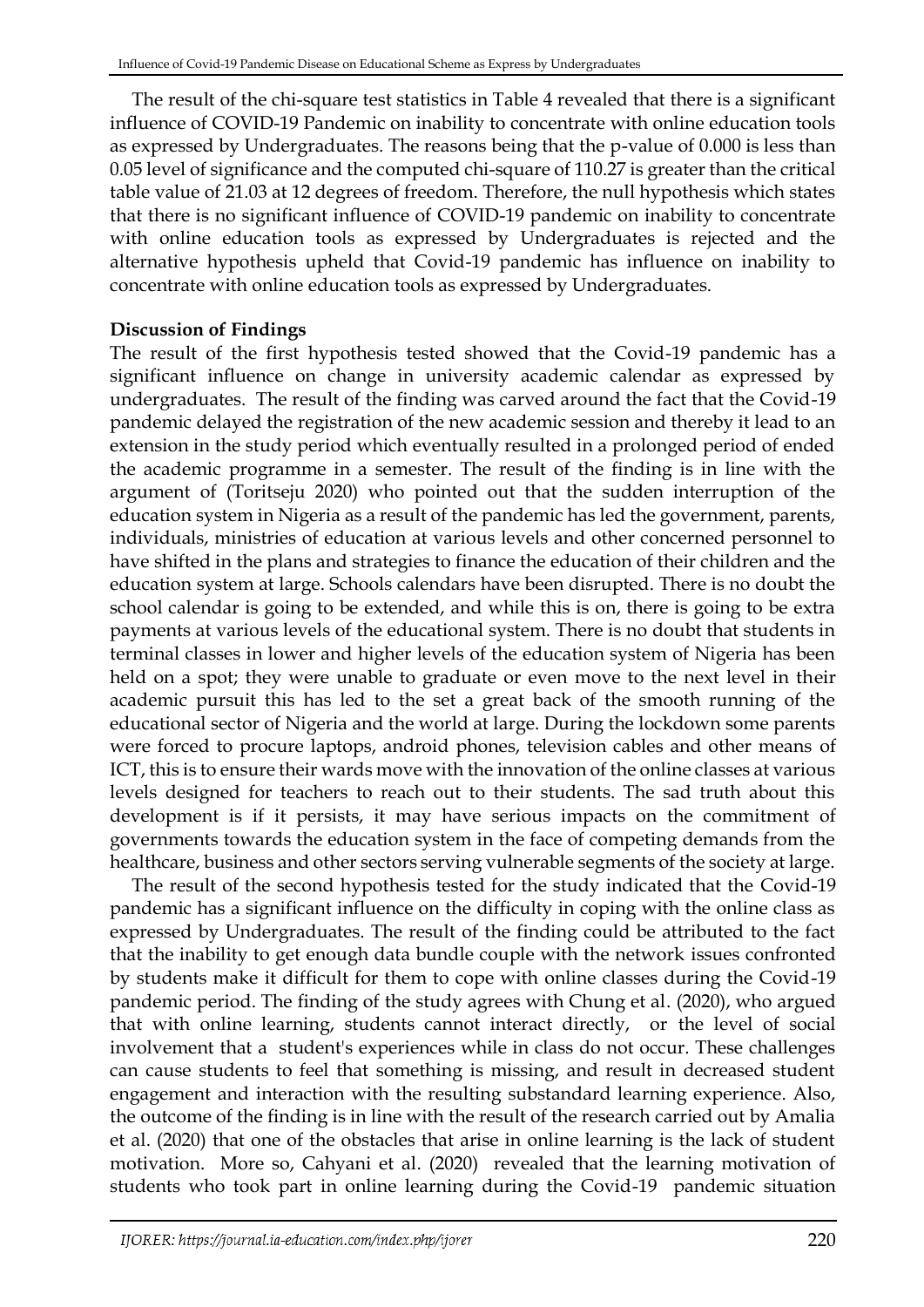decreased. This can be caused by the condition of students' learning while studying at home for a long time, thus making them bored and finally lazy. More so, the result of this finding also corroborates with the finding of Ismail & Razuk (2021) which was conducted on 303 diploma students from the Faculty of Computer and Mathematical Sciences, Universiti Teknologi, Mara, Malaysia. The result of the finding indicated that 74.3% of the respondents agree that learning programming in the Online Distance Learning (ODL) mode is more challenging for students when compared to learning it face-to-face. The students feel demotivated and isolated when learning programming subjects in the online distance learning mode. The output of the survey is worrying as the challenges that students have to face learning the subjects online and their lack of motivation and the feeling of isolation may negatively affect their academic achievement and performance.

The result of the third hypothesis tested for the study revealed that the Covid-19 pandemic has a significant influence on the inability to concentrate with online education tools as expressed by Undergraduates. The result of the finding could be due to the distractions caused by the family members, friends and social media while receiving online lessons contributed to the inability of the undergraduates to concentrate with online tools used for classes during the Covid-19 pandemic period. The result of the finding corroborates with the result of the research conducted in West Java by Fauzi  $\&$ Khusuma (2020), which indicated that 73.9% of teachers stated that online learning was not effective. Teachers find many problems when carrying out teaching and learning activities using online learning systems. These problems include (1) school facilities; (2) internet connection; (3) planning, implementation and evaluation of teaching and learning activities. It can be said that teachers are still not ready with the current conditions, and when it comes to conducting online teaching and learning activities during the pandemic. Also, the result of the finding is in line with the view of Napitupulu (2020) who also states that the biggest dissatisfaction with online learning is due to network instability, and students are cited as having network difficulties that interfere with their classes. Networking is an important factor in the online learning environment. Students highlight increasing networking, which caters to online learning classrooms, as an important consideration. In online learning, networking is not only a method for distributing educational materials but also a means to promote interaction between teachers and students or among students.

# **CONCLUSION**

The implication of the findings discovered that before the covid-19 pandemic, the educational activity in the study area depend on face-to-face approaches with little utilization of digital tools such as phones or computers. The emergence of lockdown conditions and school closure due to pandemics confused both lecturers and students on how to conduct online activity in a way that will bring success. Problem emanated from classes during pandemic includes, poor access to educational materials forwarded to students by lecturers due to network problem, distractions caused by the students family during online lessons, not having a smartphone by a significant number of learners responsible for inequality in educational achievement during a pandemic for students and these affected the educational system negatively. This research is only limited to the undergraduates of the faculty of education, university of Ilorin. Undergraduates from other public and private universities in Ilorin, Kwara State not included in this study. Further research must carry out a study in other public and private universities in Ilorin,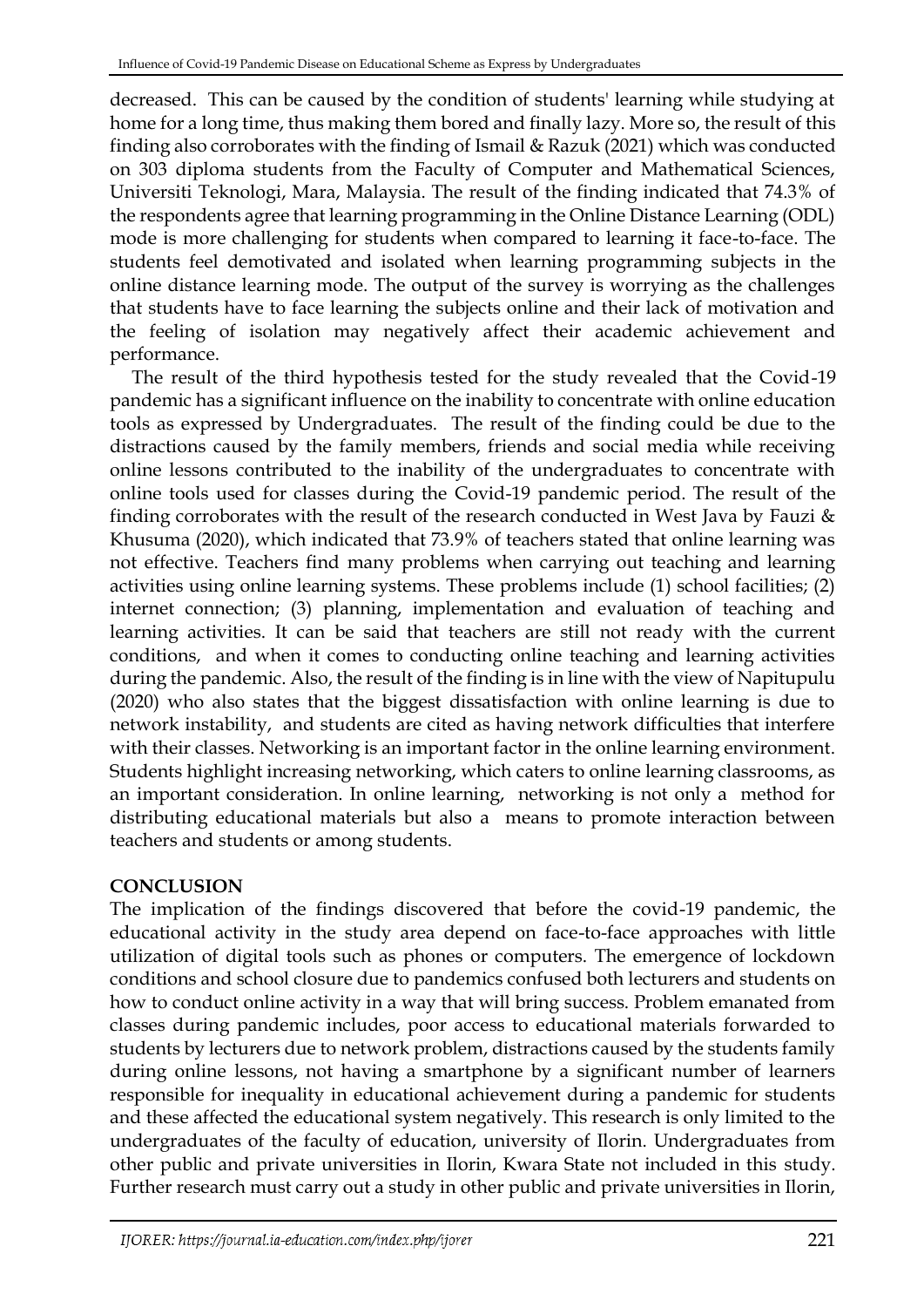Kwara State, Nigeria to prop up and reinforce this research study. The university authority should enlighten undergraduates on the importance of having appropriate digital gadgets such as smartphones and also improve the network capacity in school campuses to enable students and lecturers enjoy the online activity. The lecturers should use appropriate techniques and teaching aids that will make online lessons interesting for learners. The parents and caregivers should provide the necessary support for students to enable them to achieve maximum benefits from the online programme.

### **REFERENCES**

- Aashish, P. (2021). Questionnaire: Definition, types, examples & how to design. *Feedough.* <https://www.feedough.com/what-is-questionnaire/>
- Adelakun, I. S. (2020). Coronavirus (COVID-19) and Nigerian education system: Impacts, management, responses, and way forward. *Education Journal, 3*(4), 88-102. <https://doi.org/10.31058/j.edu.2020.34009>
- Amalia, R. U., Isnaeni, B., Purwati, & Hanafi, Y. (2020). Constraints analysis of students in online learning of biological materials at smp negeri 3 Bantul. *Bio Education: The Journal of Science and Biology Education*, *5*(2), 10-15. [https://doi.org/10.31949/be.v5i2.2422.](https://doi.org/10.31949/be.v5i2.2422)
- Bankole, I. (2021). COVID-19: FG limits class sizes, hostel occupancy; Bans assemblies, as January 18 resumption date stands. [https://www.vanguardngr.com/2021/01/covid-19-fg-limits](https://www.vanguardngr.com/2021/01/covid-19-fg-limits-class-sizes-hostel-occupancy-bans-assemblies-as-january-18-resumption-date-stands/)[class-sizes-hostel-occupancy-bans-assemblies-as-january-18-resumption-date-stands/](https://www.vanguardngr.com/2021/01/covid-19-fg-limits-class-sizes-hostel-occupancy-bans-assemblies-as-january-18-resumption-date-stands/)
- Cahyani, A., Listiana, I. D., & Puteri, S. D. L. (2020). Motivasi belajar siswa SMA pada pembelajaran daring di masa pandemi covid-19. *IQ (Ilmu Al Qur'an): Jurnal Pendidikan Islam*, *3*(01), 123-140[. https://doi.org/10.37542/iq.v3i01.57](https://doi.org/10.37542/iq.v3i01.57)
- Chung, E., Subramaniam, G., & Dass, L. C. (2020). Online learning readiness among university students in Malaysia amidst covid-19. *Asian Journal of University Education*, 16(2), 46–58.
- Desy, S., Eko, H. & Tjipto, P. (2021). Profile of junior high school students' constraints in online science learning. *International Journal Of Recent Educational Research*, *2* (5), 557- 564. <https://doi.org/10.46245/ijorer.v2i5.153>
- Fauzi, I., & Khusuma, I. H. S. (2020). Teachers' elementary school in online learning of covid-19 pandemic conditions. *Jurnal Iqra': Kajian Ilmu Pendidikan*, *5*(1), 58–70. <https://doi.org/10.25217/ji.v5i1.914>
- Gilbert, B. (2015). Online learning revealing the benefits and challenges Education Masters. *Paper 303.* [https://fisherpub.sjfc.edu/education\\_ETD\\_masters/303/](https://fisherpub.sjfc.edu/education_ETD_masters/303/)
- Ismail, N. Z., & Razuk, M. R. B. (2021). The challenges of learning programming subject in online distance learning (ODL) environment at UiTM Pahang. *Gading Journal for Science and Technology, 4* (2), 27-31.
- Lee, P.-I., & Hsueh, P.-R. (2020). Emerging threats from zoonotic coronaviruses-from SARS and MERS to 2019-nCoV. *Journal of Microbiology, Immunology and Infection, 53*(3), 365–367. https://doi.org/10.1016/j.jmii.2020.02.001
- Lutfi, W. & Novri, G. (2020). Sports activities during the covid-19: Literature review. *Journal Of Physical Education, Health And Sport, 7*(1), 19-24. <https://doi.org/10.15294/jpehs.v7i1.26307>
- Napitupulu, R. M. (2020). Dampak pandemi covid-19 terhadap kepuasan pembelajaran jarak jauh. *Jurnal Inovasi Teknologi Pendidikan*, *7*(1), 23–33. <https://doi.org/10.21831/jitp.v7i1.32771>
- Nigeria Centre for Disease Control. (2021). Public health advisory on Covid-19. <https://covid19.ncdc.gov.ng/advisory/>
- Nigeria Centre for Disease Control. (2022). Covid-19 : Nigeria logs 29 fresh infections- lowesr in two months. *The Cable.* [https://www.thecable.ng/covid-19-nigeria-logs-29-fresh](https://www.thecable.ng/covid-19-nigeria-logs-29-fresh-infections-lowest-in-two-months)[infections-lowest-in-two-months](https://www.thecable.ng/covid-19-nigeria-logs-29-fresh-infections-lowest-in-two-months)
- Onyema, E. M., Eucheria, N. C., Obafemi, F. A., Sen, S., Atonye, F. G., Sharma, A., & Alsayed, A. O. (2020). Impact of coronavirus pandemic on education. *Journal of Education and Practice, 11*(13), 108-121. [https://doi.org/10.7176/JEP/11-13-12.](https://doi.org/10.7176/JEP/11-13-12)